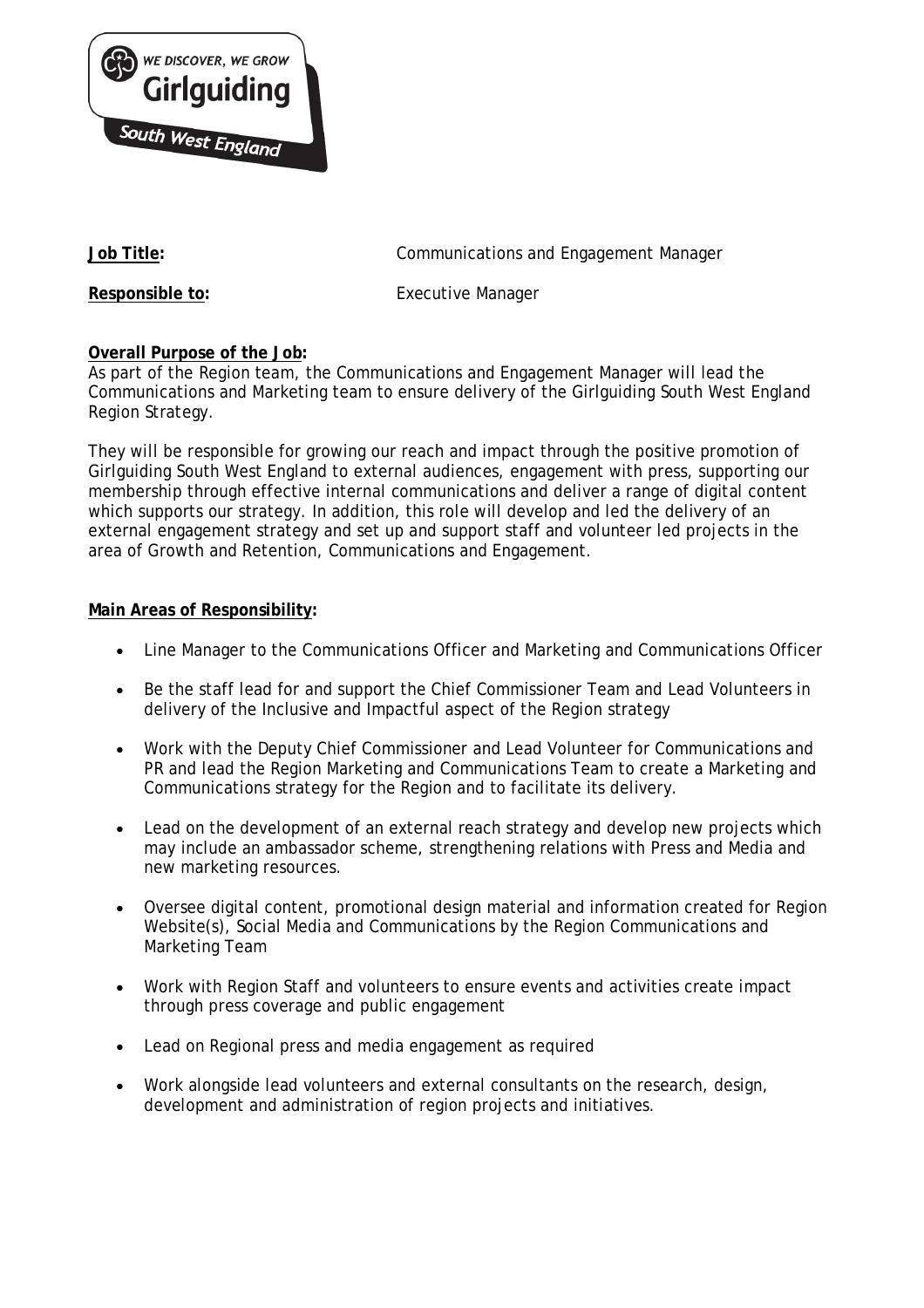### **General:**

1. To ensure the well-being of the volunteer in all activities for Girlguiding South West England.

2. To conduct all activities in a manner which promotes and enhances the image and reputation of Girlguiding South West England.

3. To carry out such other duties not detailed above but as directed by the Executive Manager that may reasonably be required from time to time to ensure the smooth operation of Guiding in South West England and delivery of the Region's Strategic Plan. This will include: being flexible in the hours worked in the day to day running of the office; ensuring a prompt and courteous response to all enquiries at all times; and maintaining confidentiality on all matters at all times.

4. To assist in the organisation and running of Girlguiding South West England activities, challenges and events including Region conferences and special events. This may include some travel.

5. To be prepared to work occasional Saturdays/Sundays and be prepared to work flexibly during the working week in support of Girlguiding South West England meetings and events. The job-holder will be entitled to take Time-off-in Lieu (TOIL) for weekend and evening working (see also the South West England Staff Handbook).

### **Interviews will take place on Monday 11 July 2022.**